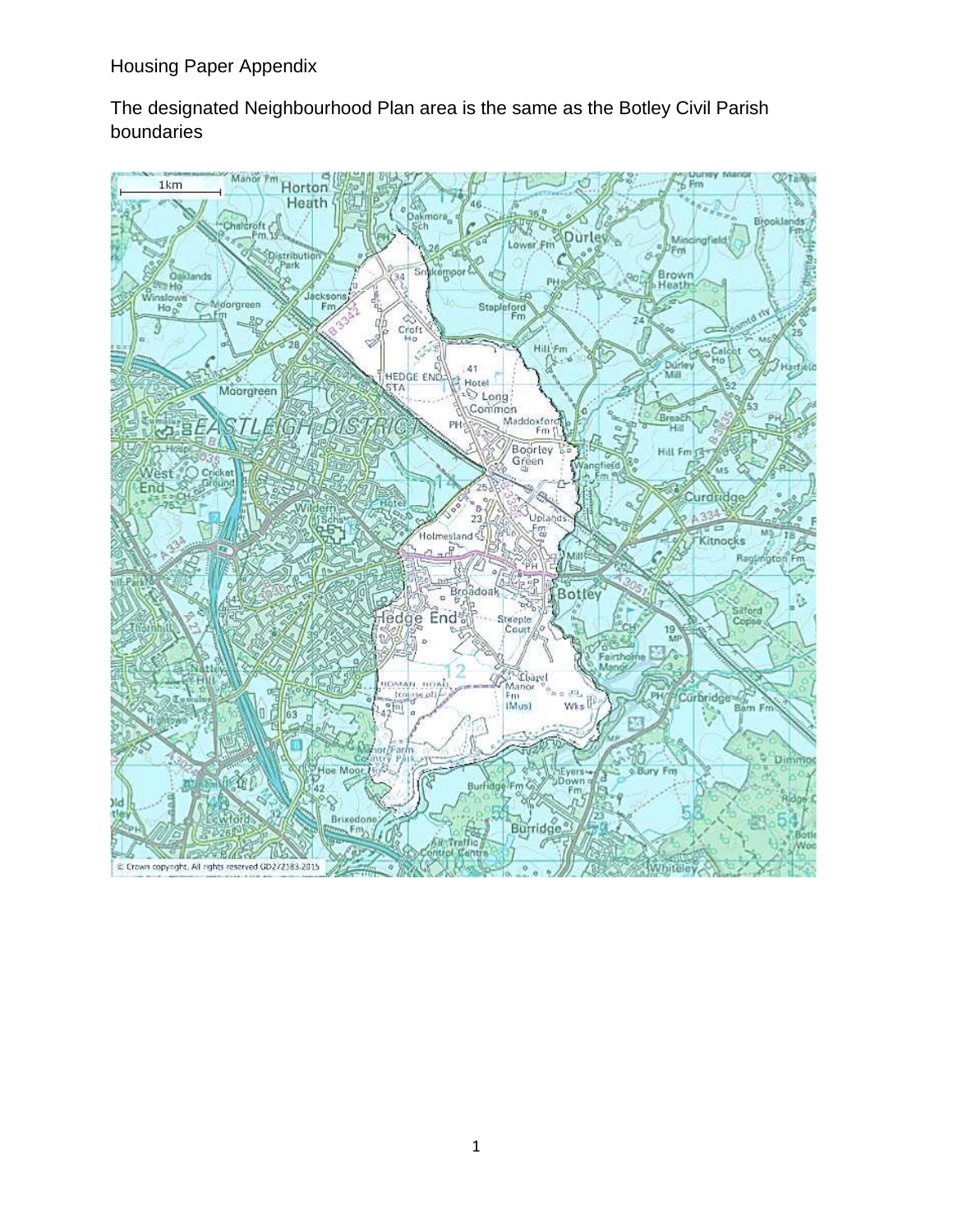### Schedule 1

Sites in Botley Parish with completed construction from January 2013 to October 2020. Information based on Eastleigh Borough Council housing completions data and on local knowledge, as EBC data is not available for from 2018 to 2020.

| Year | <b>Site Address</b>        | <b>Application</b> | <b>Number</b>  | <b>Comment</b>           |
|------|----------------------------|--------------------|----------------|--------------------------|
| 2013 | Brooklands, High Street,   | F/13/72542         | 1              | Not listed in EBC 5-year |
|      | <b>Botley</b>              |                    |                | <b>Land Supply</b>       |
| 2013 | Botley Institute, Church   | C/13/72630         | $\overline{2}$ | Not listed in EBC 5-year |
|      | Lane, Botley               | L/13/73612         |                | <b>Land Supply</b>       |
|      |                            | D/13/72667         |                |                          |
|      |                            | X/15/72630         |                |                          |
| 2013 | River Cottage, 2 Hamble    | C/13/72065         | $\mathbf{1}$   | Not listed in EBC 5-year |
|      | <b>Wood Court, Botley</b>  | X/16/78086         |                | <b>Land Supply</b>       |
| 2013 | The Bungalow,              | F/10/66880         | $1(1$ net)     | Not listed in EBC 5-year |
|      | Woodhouse Lane, Botley     | F/11/68396         |                | <b>Land Supply</b>       |
|      |                            | F/11/70119         |                |                          |
|      |                            | F/13/71910         |                |                          |
|      |                            | F/13/73421         |                |                          |
| 2014 | 65 High Street, Botley     | C/14/74099         | $\mathbf 1$    | Not listed in EBC 5-year |
|      |                            |                    |                | <b>Land Supply</b>       |
| 2014 | 57 Winchester Street,      | F/14/75258         | 1              | Not listed in EBC 5-year |
|      | <b>Botley</b>              |                    |                | <b>Land Supply</b>       |
| 2014 | Garage Court 2 - 12        | F/14/74088         | 3              | Not listed in EBC 5-year |
|      | Mortimer Road and 4        |                    |                | <b>Land Supply</b>       |
|      | Mortimer Road, Botley      |                    |                |                          |
| 2014 | Steeple Court Farm,        | U/14/73924         | $\overline{2}$ | Not listed in EBC 5-year |
|      | Church Lane, Botley        | C/14/76254         |                | <b>Land Supply</b>       |
|      |                            | U/14/73922         |                |                          |
|      |                            | D/14/75486         |                |                          |
| 2014 | Didcot, Winchester Road,   | F/14/75578         | 1              | Not listed in EBC 5-year |
|      | <b>Boorley Green</b>       |                    |                | <b>Land Supply</b>       |
| 2014 | Steeple Court Farm,        | C/14/75254         | 1              | Listed in Appendix A of  |
|      | Church Lane, Botley        |                    |                | EBC 5-year Land          |
|      |                            |                    |                | Supply                   |
| 2015 | 21 Winchester Street,      | C/15/77172         | $9(8$ net)     | Not listed in EBC 5-year |
|      | <b>Botley</b>              | D/15/77169         |                | <b>Land Supply</b>       |
| 2016 | Southbrook Farm, Brook     | U/14/74996         | 1 $(1$ net)    | Not listed in EBC 5-year |
|      | Lane, Botley               | F/16/77854         |                | <b>Land Supply</b>       |
|      |                            | DC/18/84636        |                |                          |
| 2016 | Certificate of Lawfulness. | U/16/78002         | 1(1net)        | Not listed in EBC 5-year |
|      | Kings Copse Farm,          |                    |                | <b>Land Supply</b>       |
|      | Tanhouse, Lane Botley      |                    |                |                          |
| 2016 | Steeple Court Farm,        | D/16/78395         | $5(3$ net)     | Listed in Appendix A of  |
| &    | Church Lane, Botley        | C/16/78396         |                | EBC 5-year Land          |
| 2017 |                            | D/17/80292         |                | Supply                   |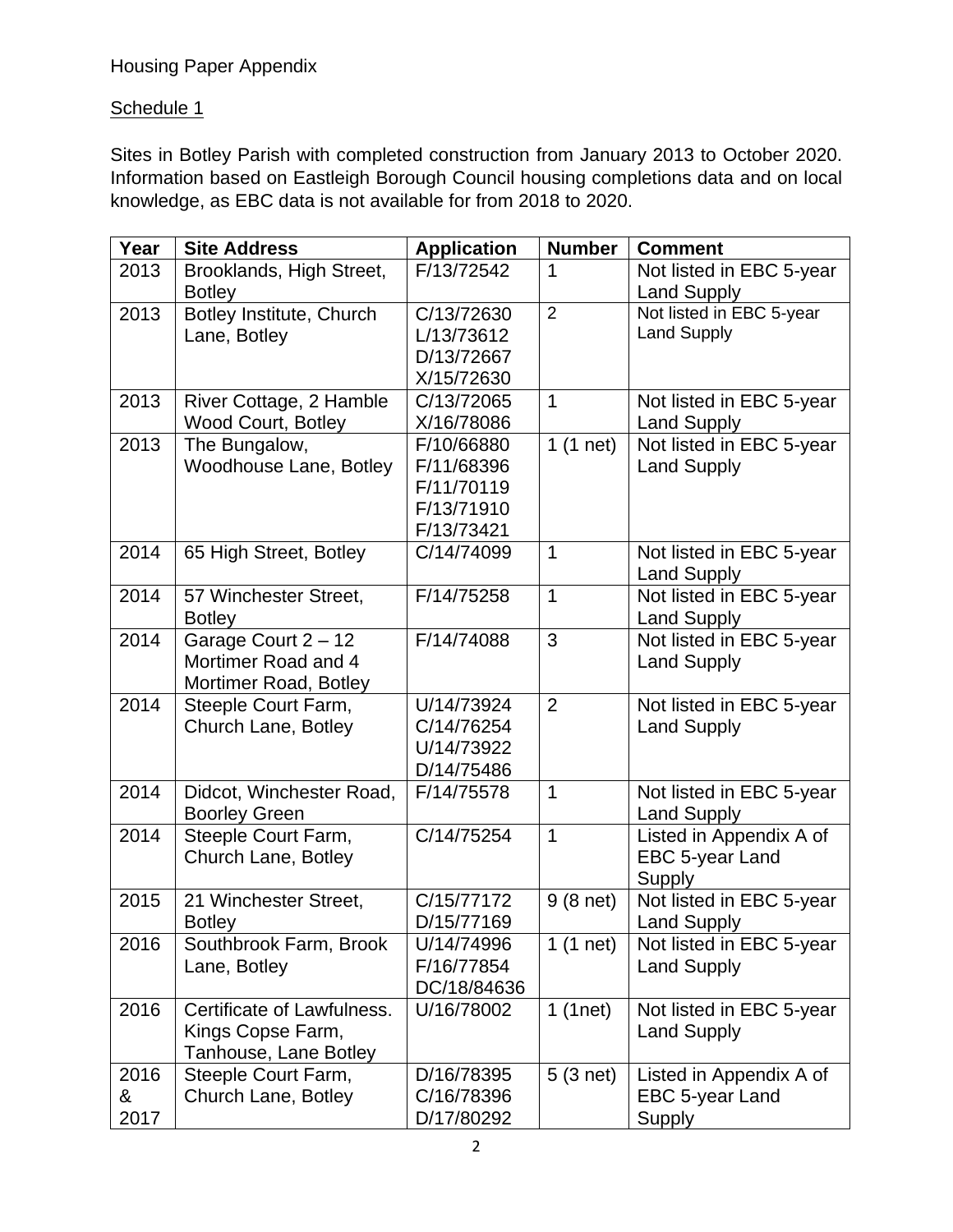|       |                         | C/17/80291  |             |                          |
|-------|-------------------------|-------------|-------------|--------------------------|
|       |                         | C/17/81137  |             |                          |
|       |                         | DC/17/81336 |             |                          |
|       |                         | F/17/81052  |             |                          |
|       |                         | NC/18/83892 |             |                          |
| 2016  | 9 Blossom Close, Botley | F/16/78913  | $\mathbf 1$ | Not listed in EBC 5-year |
|       |                         | DC/17/81263 |             | <b>Land Supply</b>       |
| 2017  | Lane End House,         | F/17/81274  | 1           | Listed in Appendix A of  |
|       | Snakemore Lane, Botley  | DC/18/84327 |             | EBC 5-year Land          |
|       |                         |             |             | Supply                   |
| 2017  | Staddlestone, Marks     | F/17/81693  | 1           | Listed in Appendix A of  |
|       | Farm                    | DC/19/85339 |             | EBC 5-year Land          |
|       |                         |             |             | Supply                   |
| 2017  | Braxells Farm,          | F/17/80382  | $14 + 4$    | Listed in Appendix B of  |
| &     | Winchester Road,        | DC/18/83327 | $(17$ net)  | EBC 5-year Land          |
| 2019  | <b>Boorley Green</b>    | DC/18/84165 |             | Supply                   |
|       | (was Land south of Long | DC/18/84419 |             |                          |
|       | Garden Cottage)         | F/19/85038  |             |                          |
|       |                         | DC/19/86170 |             |                          |
| Total |                         |             | 51          |                          |
|       |                         |             | (47 net)    |                          |

Net = gain after demolition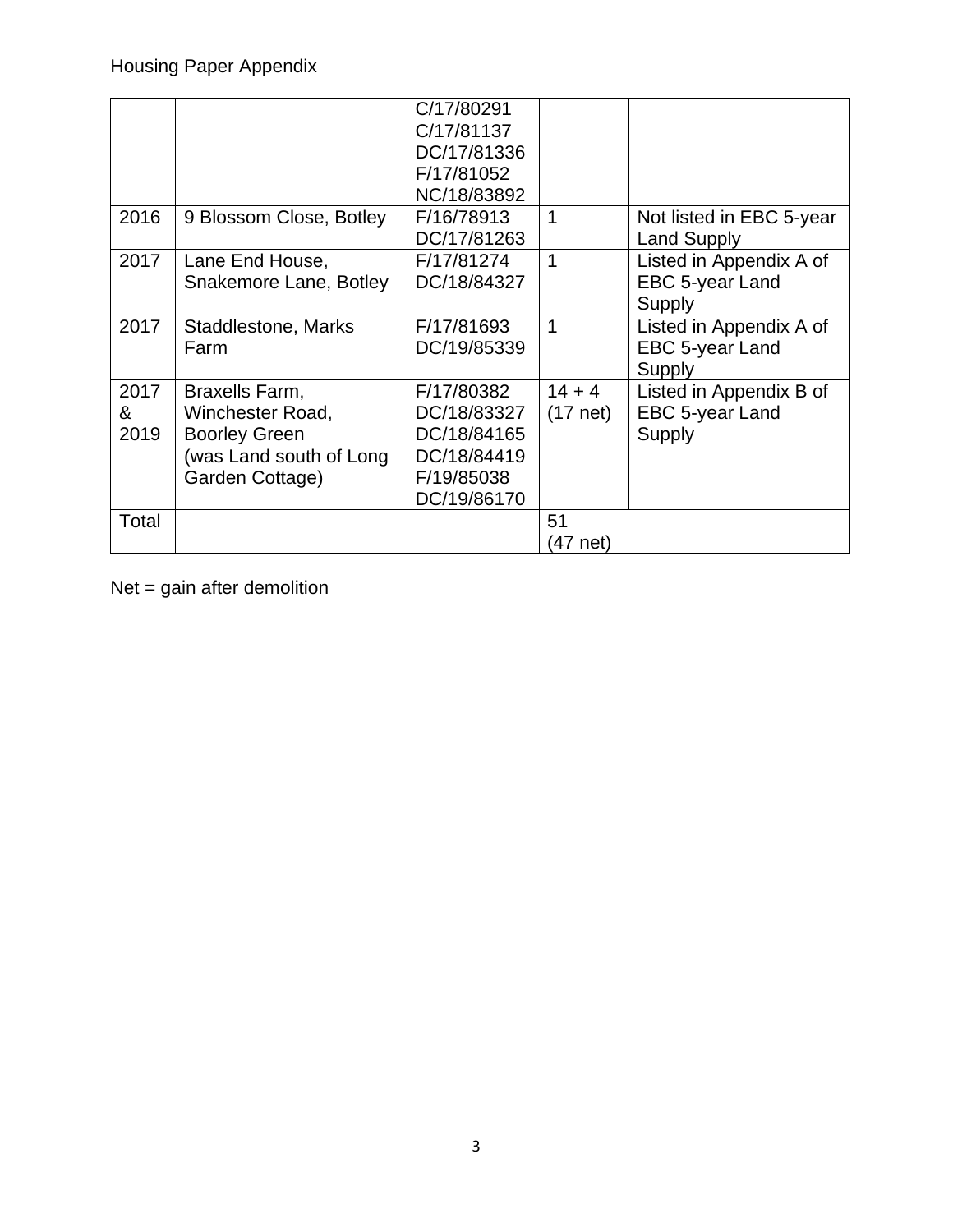Housing Paper Appendix

### Schedule 2

Sites in Botley Parish with planning permission granted, under construction or with uncertain construction status.

| Year | <b>Site Address</b>        | <b>Application</b> | <b>Number</b> | <b>Status</b>           |
|------|----------------------------|--------------------|---------------|-------------------------|
| 2013 | Land North and east of     | O/12/71514         | 1397          | Commenced               |
| &    | Boorley Green,             | R/14/74872         |               | Listed in Appendix B of |
| 2019 | Winchester Road, known     | X/15/77083         |               | EBC 5-year Land         |
|      | as Boorley Park (Botley    | R/15/77552         |               | Supply                  |
|      | Park Golf Course)          | R/15/77595         |               |                         |
|      |                            | V/16/78708         |               |                         |
|      |                            | R/16/79505         |               |                         |
|      |                            | R/16/79470         |               |                         |
|      |                            | R/16/70490         |               |                         |
|      |                            | V/17/79954         |               |                         |
|      |                            | DC/17/80902        |               |                         |
|      |                            | DC/17/81017        |               |                         |
|      |                            | DC/18/84210        |               |                         |
|      |                            | DC/18/84444        |               |                         |
|      |                            | DC/18/84463        |               |                         |
|      |                            | DC/19/84736        |               |                         |
|      |                            | DC/19/85046        |               |                         |
|      |                            | DC/19/86765        |               |                         |
|      |                            | DC/19/86766        |               |                         |
|      |                            | DC/19/87092        |               |                         |
|      |                            | F/19/86233         |               |                         |
| 2015 | Millstream House,          | C/15/76808         | 1             | Commenced               |
|      | Donkey Lane, Botley        |                    |               | Listed in Appendix A of |
|      |                            |                    |               | EBC 5-year Land         |
|      |                            |                    |               | Supply                  |
| 2016 | Land to the north west of  | O/15/75953         | 680           | <b>Reserved Matters</b> |
|      | Winchester Road,           | RM/17/81628        |               | granted                 |
|      | <b>Boorley Green</b>       | X/18/82986         |               | Listed in Appendix B of |
|      | (Boorley Gardens)          | DC/18/83831        |               | EBC 5-year Land         |
|      |                            | F/18/83837         |               | <b>Supply</b>           |
|      |                            | RM/18/84466        |               |                         |
|      |                            | X/19/84943         |               |                         |
|      |                            | X/19/85533         |               |                         |
|      |                            | RM/19/86658        |               |                         |
|      |                            | DC/19/87090        |               |                         |
|      |                            | X/20/87593         |               |                         |
| 2016 | <b>Land off Crows Nest</b> | O/16/78389         | 50            | Commenced               |
|      | Lane, Boorley Green        | RM/18/83875        |               | <b>Reserved Matters</b> |
|      |                            | DC/19/85319        |               | granted                 |
|      |                            | DC/19/85732        |               |                         |
|      |                            | DC/19/86185        |               |                         |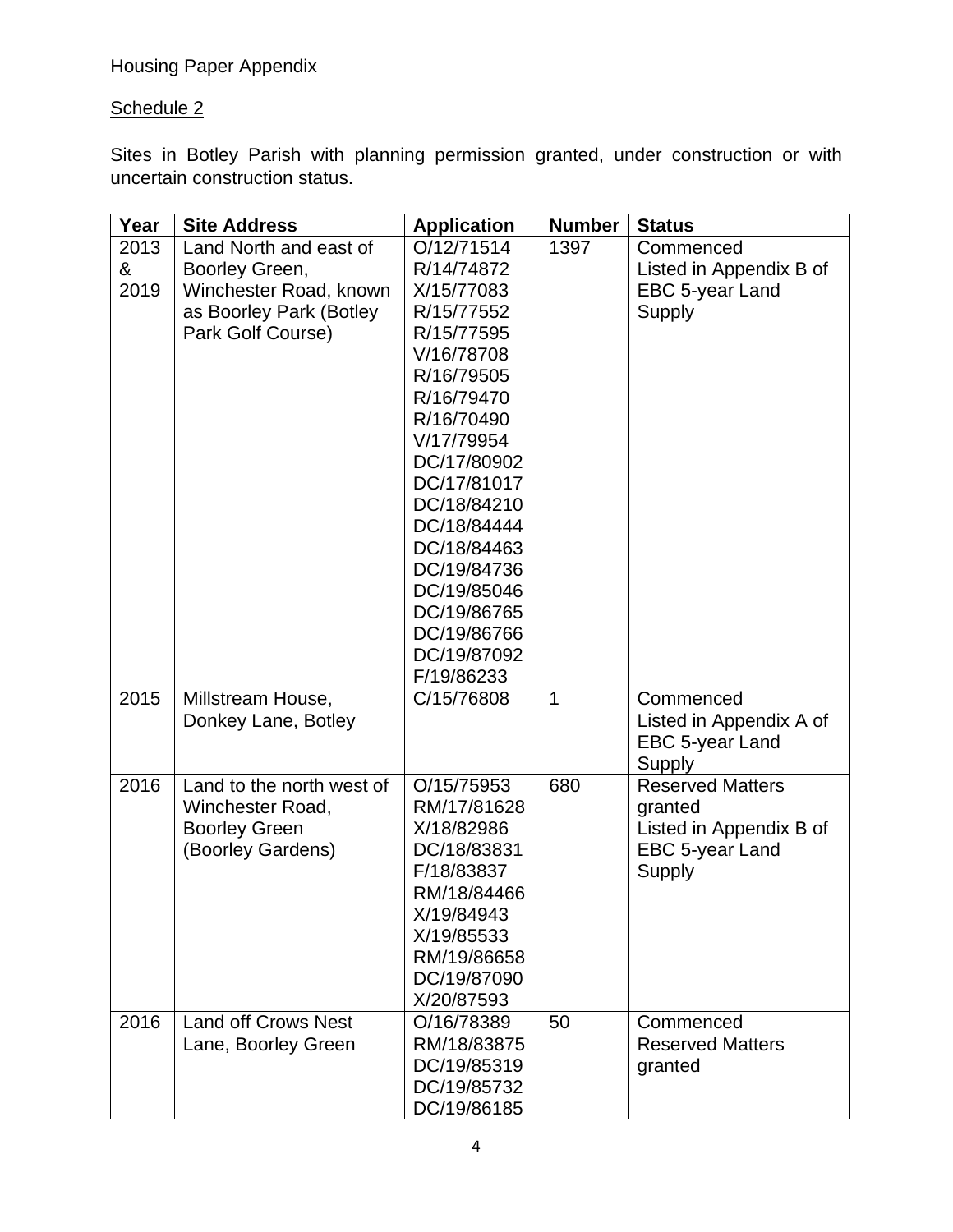|       |                            | DC/19/86382 |                | Listed in Appendix B of     |
|-------|----------------------------|-------------|----------------|-----------------------------|
|       |                            | DC/20/87240 |                | EBC 5-year Land             |
|       |                            |             |                | Supply                      |
| 2016  | Land south of              | 0/16/79600  | 50             | Permit                      |
|       | Maddoxford Lane,           | RM/19/84879 | $(49$ net)     | Listed in Appendix B of     |
|       | <b>Boorley Green</b>       |             |                | EBC 5-year Land             |
|       | (Also see Schedule 3)      |             |                | Supply                      |
| 2018  | <b>The Stables Cricket</b> | F/18/83446  | $1(1$ net)     | Permit                      |
|       | View, Tanhouse Lane,       | DC/18/84146 |                | <b>Current construction</b> |
|       | <b>Botley</b>              |             |                | status unknown              |
|       |                            |             |                | Listed in Appendix A of     |
|       |                            |             |                | EBC 5-year Land             |
|       |                            |             |                | Supply                      |
| 2019  | West View Nursery,         | F/19/85281  | $1(1$ net)     | Permit                      |
|       | <b>Marls Road</b>          | DC/19/86056 |                | Commenced                   |
| 2019  | Oakdene, Winchester        | F/19/85569  | $1(1$ net)     | Permit                      |
|       | Road                       | DC/19/86816 |                | <b>Current construction</b> |
|       |                            |             |                | status unknown              |
| 2019  | 31 Crows Nest Lane         | F/19/86047  | $2(1$ net)     | Commenced                   |
| 2020  | The Malt House, Church     | F/20/87233  | $\overline{3}$ | Commenced                   |
|       | Lane, Botley               |             |                |                             |
|       | Change of use              |             |                |                             |
|       | Warehouse to 3             |             |                |                             |
|       | dwellings.                 |             |                |                             |
| 2020  | 1 Holmesland Lane,         | F/20/87733  | 1 (net $1$ )   | Permit                      |
|       | <b>Botley</b>              |             |                | Not started                 |
| Total |                            |             | 2187           |                             |
|       |                            |             | (2185 net)     |                             |

Net = gain after demolition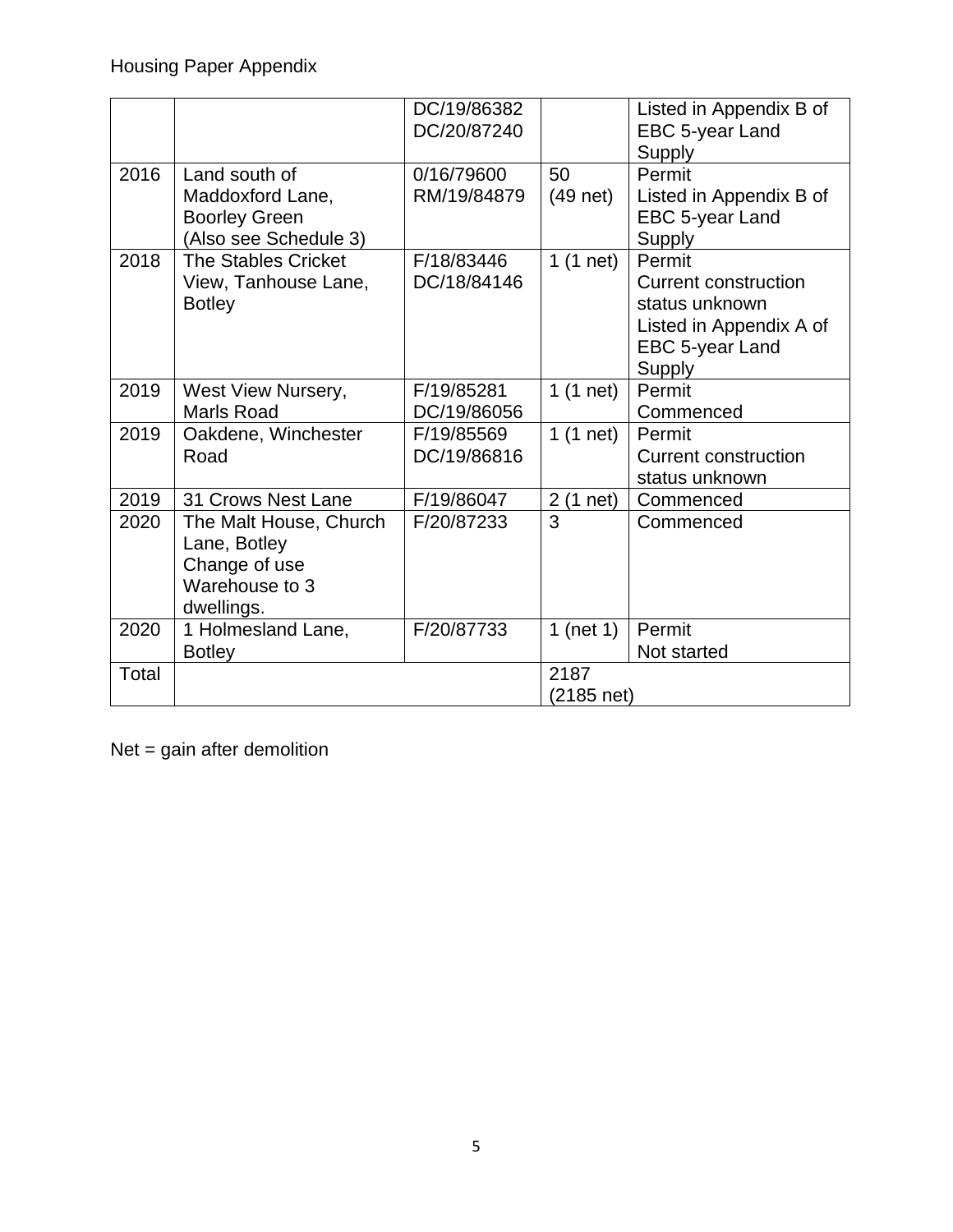### Housing Paper Appendix

### Schedule 3

Sites in Botley Parish with Resolution to Grant or undetermined planning applications.

| 2018  | Land to the north and<br>east of Winchester<br>Street, Botley<br>(part of Uplands Farm)<br>(EBLP Policy BO2)                        | O/18/83698 | 375                  | <b>Resolution to grant</b><br>January 2019<br>Decision notice<br>expected Autumn 2020.<br>Listed in Appendix B of<br>EBC 5-year Land<br>Supply |
|-------|-------------------------------------------------------------------------------------------------------------------------------------|------------|----------------------|------------------------------------------------------------------------------------------------------------------------------------------------|
| 2019  | Land south of<br>Maddoxford Lane,<br><b>Boorley Green</b><br>(See also Schedule 2)                                                  | F/19/84937 | 86* (85<br>net)      | Not determined<br>Listed in Appendix B of<br>EBC 5-year Land<br>Supply                                                                         |
| 2019  | Land south of<br>Maddoxford Lane and<br>west of Westfield<br>(part of site for 30<br>dwellings is EBLP Policy<br><b>BO1)</b>        | F/19/85178 | 92                   | Not determined<br>Appeal lodged with<br><b>Planning Inspectorate</b><br>Part of site listed in<br>Appendix B of EBC 5-<br>year Land Supply     |
| 2019  | Land at Oak Cottage,<br><b>Winchester Road</b><br>(was Land north of Myrtle<br>Cottage for 22 dwellings,<br><b>EBLP Policy BO4)</b> | F/19/85604 | 31<br>(net 30)       | Not determined<br>Appeal lodged for non-<br>determination<br>Also see F/21/89989                                                               |
| 2020  | 22a Winchester Street<br>Botley.                                                                                                    | F/20/88398 | $1(1$ net)           | Not determined<br>Does not appear in<br>Appendix A of EBC 5-<br>year Land Supply                                                               |
| 2021  | Land at Oak Cottage,<br><b>Winchester Road</b><br>(was Land north of Myrtle<br>Cottage for 22 dwellings,<br><b>EBLP Policy BO4)</b> | F/21/89989 | $25**$<br>(net 24)   | Not determined<br>Also see F/19/85604                                                                                                          |
| Total |                                                                                                                                     |            | 535*<br>(534*** net) |                                                                                                                                                |

 $Net = gain$  after demolition

 $*$  = only 36 additional dwellings as 50 in the application detailed in Schedule 2

\*\* = not included in total dwelling numbers as already included as 31 (30 net) from original planning application

\*\*\* = the demolition of 1 dwelling is included in the application detailed in Schedule 2 so not deducted from this total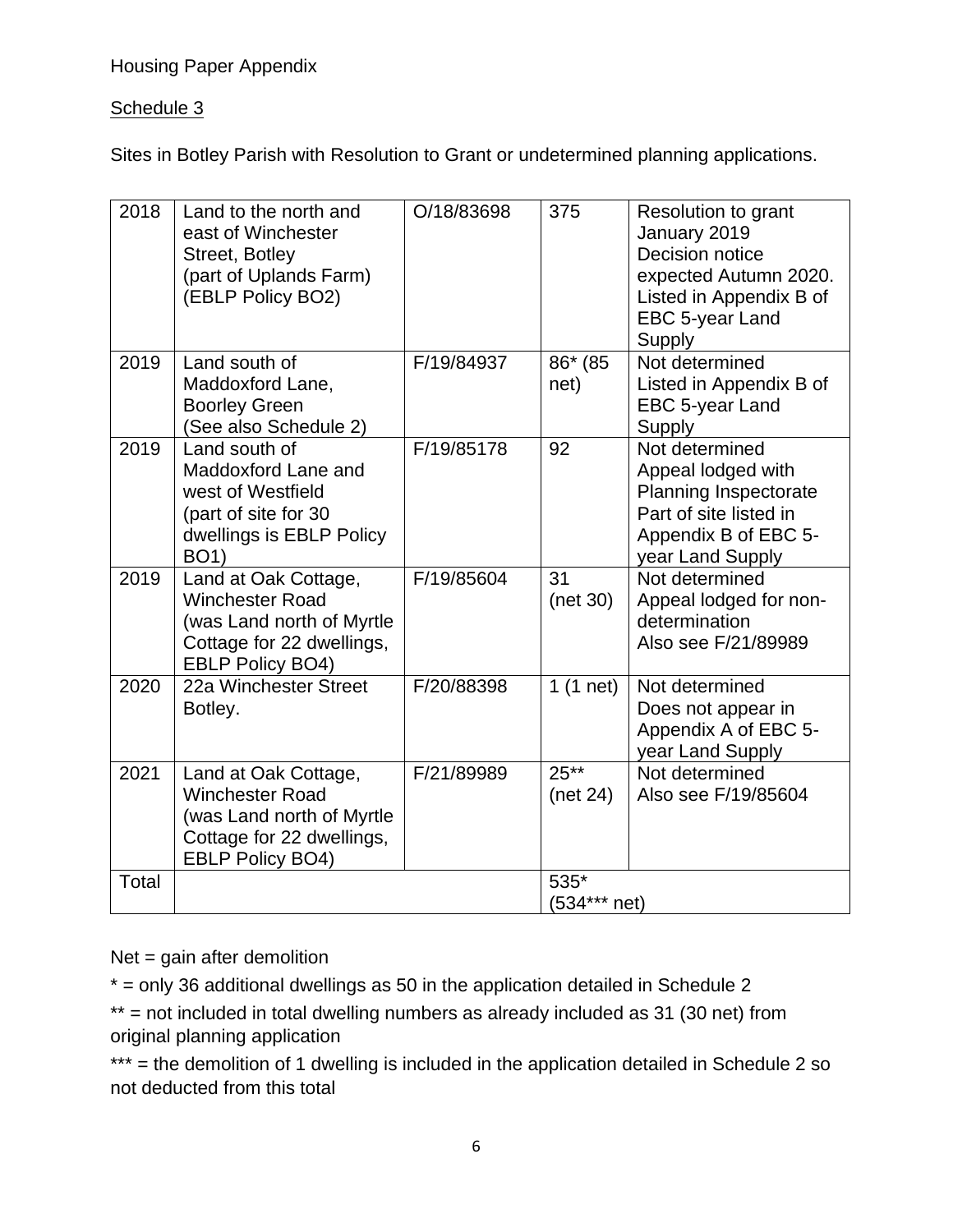## Housing Paper Appendix

### Schedule 4

Land identified for development in EBLP under Policy S3 with no planning application submitted

| BO <sub>3</sub> | SHLAA-3-12-C   Land east of Kings<br>Copse Avenue and east<br>of Tanhouse Lane | Was initially proposed for 70<br>dwellings. At EBLP Hearing for<br>Matters 13 in January 2020 EBC<br>agreed to increase from 70 to 120<br>dwellings |
|-----------------|--------------------------------------------------------------------------------|-----------------------------------------------------------------------------------------------------------------------------------------------------|
| Гоtal           |                                                                                | 120                                                                                                                                                 |

Net = gain after demolition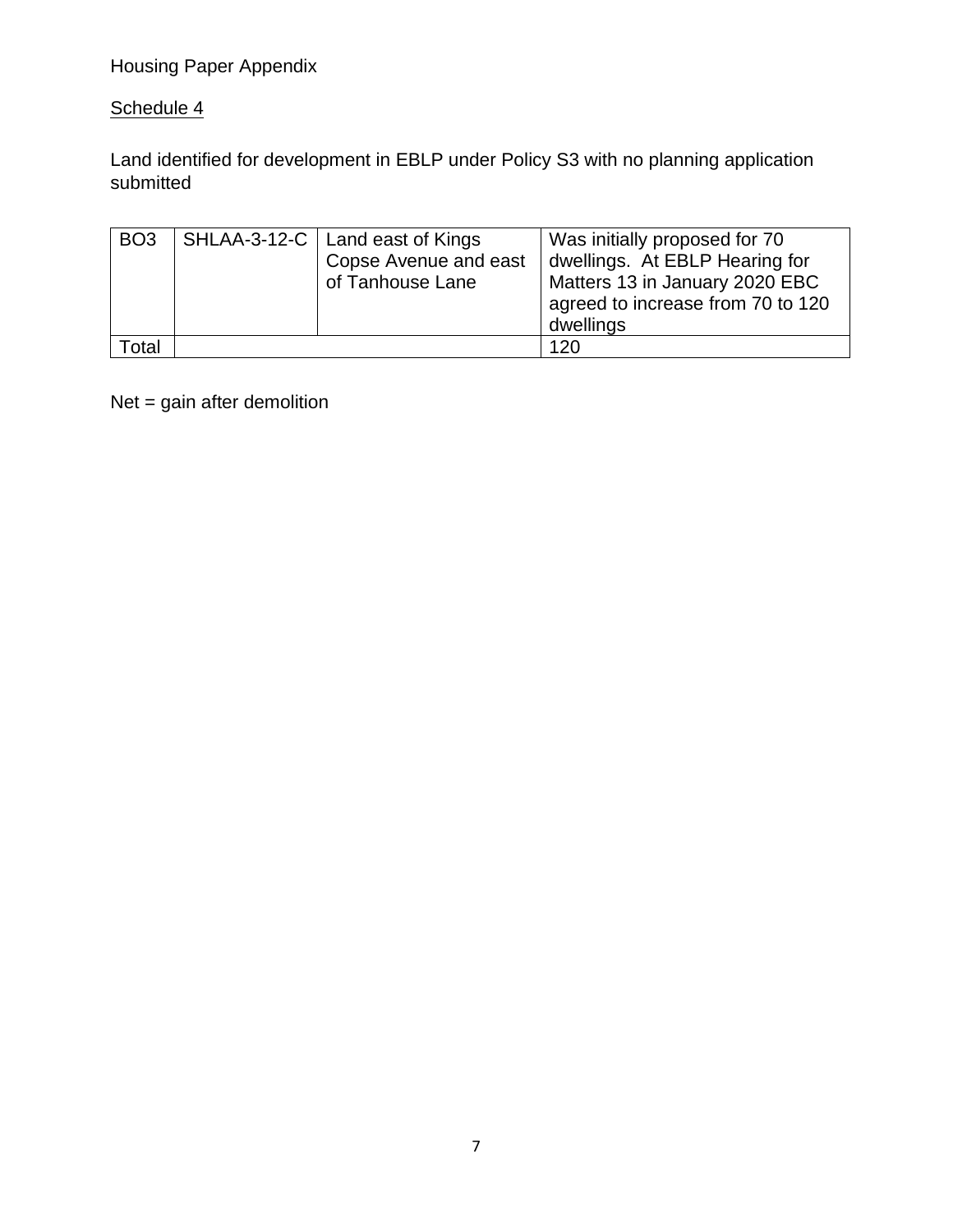Summary of the AECOM Botley Housing Need Assessment 2019

### **1 Executive Summary**

- 1.1 Introduction
	- a Botley Parish Council in the Eastleigh Borough Council area commissioned from Locality a Housing Needs Assessment (HNA) to inform their emerging Neighbourhood Plan. In consultation with the Neighbourhood Plan group, we developed three research questions (RQs) for the HNA to answer. The RQs serve to direct our research into the key neighbourhood-level issues and provide the structure for the study.

#### 1.2 Research Questions

- a **RQ1 What Affordable Housing (social housing, affordable rented, shared ownership, intermediate rented) and other market tenures should be planned for in the housing mix over the Neighbourhood Plan period?**
- b **RQ2 What type (terrace, semi, bungalows, flats and detached) and size (number of habitable rooms) of housing is appropriate for the Plan area over the Neighbourhood Plan period?**
- c **RQ3 What provision should be made for specialist housing for the elderly over the Neighbourhood Plan period?**
- 1.3 Findings of RQ 1: Tenure and Affordability
	- a Botley is characterised by a high level of home ownership and a lower proportion of rental tenures. During the intercensal period the number of households outright owning their homes, increased in Botley at a greater rate than that found in Eastleigh and England (where National trends indicate a decline in home ownership levels). The amount of shared ownership in Botley increased at a rate similar to the National level but at a significantly lower rate than the increase at the Borough level.
	- b Between 2001-2011, the social rented sector in Botley declined at a rate greater than the National level, contrasting the increase found at the Borough level. Significantly, the rate of change in the private rented sector in Botley increased at double the rate of change at the Borough level and four times the rate of change National level.
	- c Houses prices experienced a strong rise in Botley between 2009 and 2018. The median house price increased by 53.6% over the period whilst lower quartile prices experienced a more gradual increase over the period. Semidetached experienced the greatest price growth, whilst flats experienced the lowest price growth.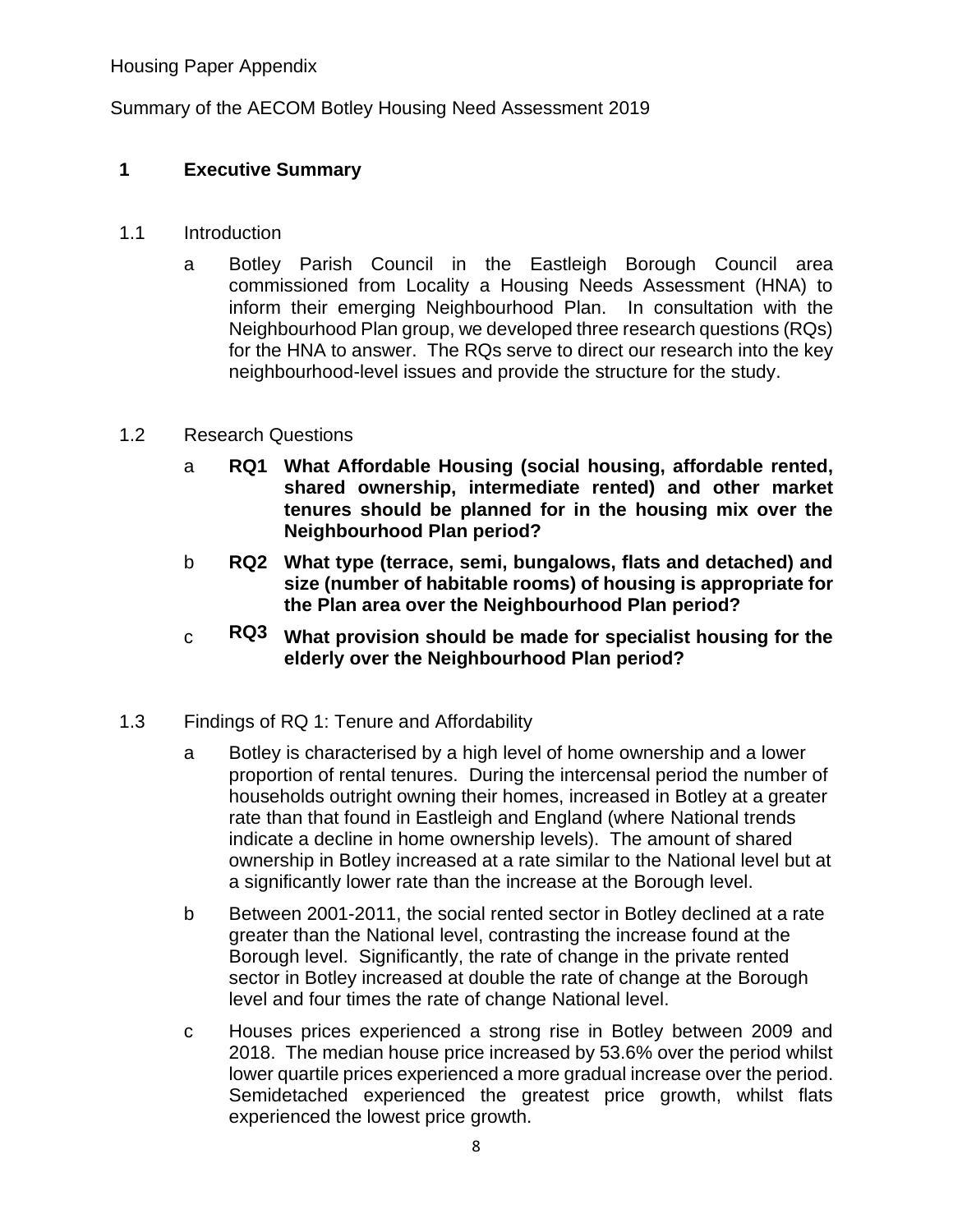- d It is evident that household affordability is an issue in the Neighbourhood Plan area, the income required to buy an average priced market home for sale is insufficient for those on median household incomes. The inability of those on median incomes to afford entry-level properties suggests that those on lower quartile incomes will face an even greater struggle to find accommodation. This would suggest that affordable and social rent tenures may be more suitable to support those residents on lower quartile incomes.
- e Our findings suggest there is may be a demand for a much wider mix of tenures to meet the community's housing needs, it is recommended there should be a specific focus on providing (1) social rent and affordable rent; and (2) shared ownership housing options. Although it will also be necessary to explore starter home options as an affordable path to home ownership, this tenure may still be out of reach to those on the lowest incomes in the Neighbourhood Plan area.
- 1.4 Findings of RQ 2: Type and Size
	- a Botley is characterised by larger properties with the majority of dwellings having five rooms or more, reflecting the housing distribution of the Borough as a whole. Botley is shown to have a higher share of very large dwellings (more than 7 rooms) compared to the Borough level, and a lower proportion of smaller sized 'entry-level homes' (dwellings of 1-3 rooms) compared to Eastleigh.
	- b The data suggests that Botley has an adequate number of bungalows when compared to the Borough level, although there appears to be an overabundance of larger bungalows and a shortage of smaller onebedroom bungalows. Reflecting this, the number of one room dwellings in Botley decreased over the census period at a rate significantly higher than the rate experienced at the Borough and National levels. The number of two room dwellings however, fell, contrasting the growth experienced at the Borough and National levels. All other sized dwelling increased in Botley over the census period, again these rates of change were significantly higher than the Borough and National levels.
	- c Botley has a relativity older population compared to national and local levels. In terms of the changing age structure, the rate of change in all age groups in Botley has been significantly higher than the rates at both Borough and National levels. Botley has experienced the largest rate of growth in the proportion of residents aged 16-24, five times that experienced at the Borough level. Whilst the population of Botley is relatively older the growth in younger age groups suggests there may be a need to provide for younger families.
	- d Overall, Botley has less one-person households compared to the Borough, however, the proportion of one-person households aged 65 and over is greater. Looking at one family households, the proportion of those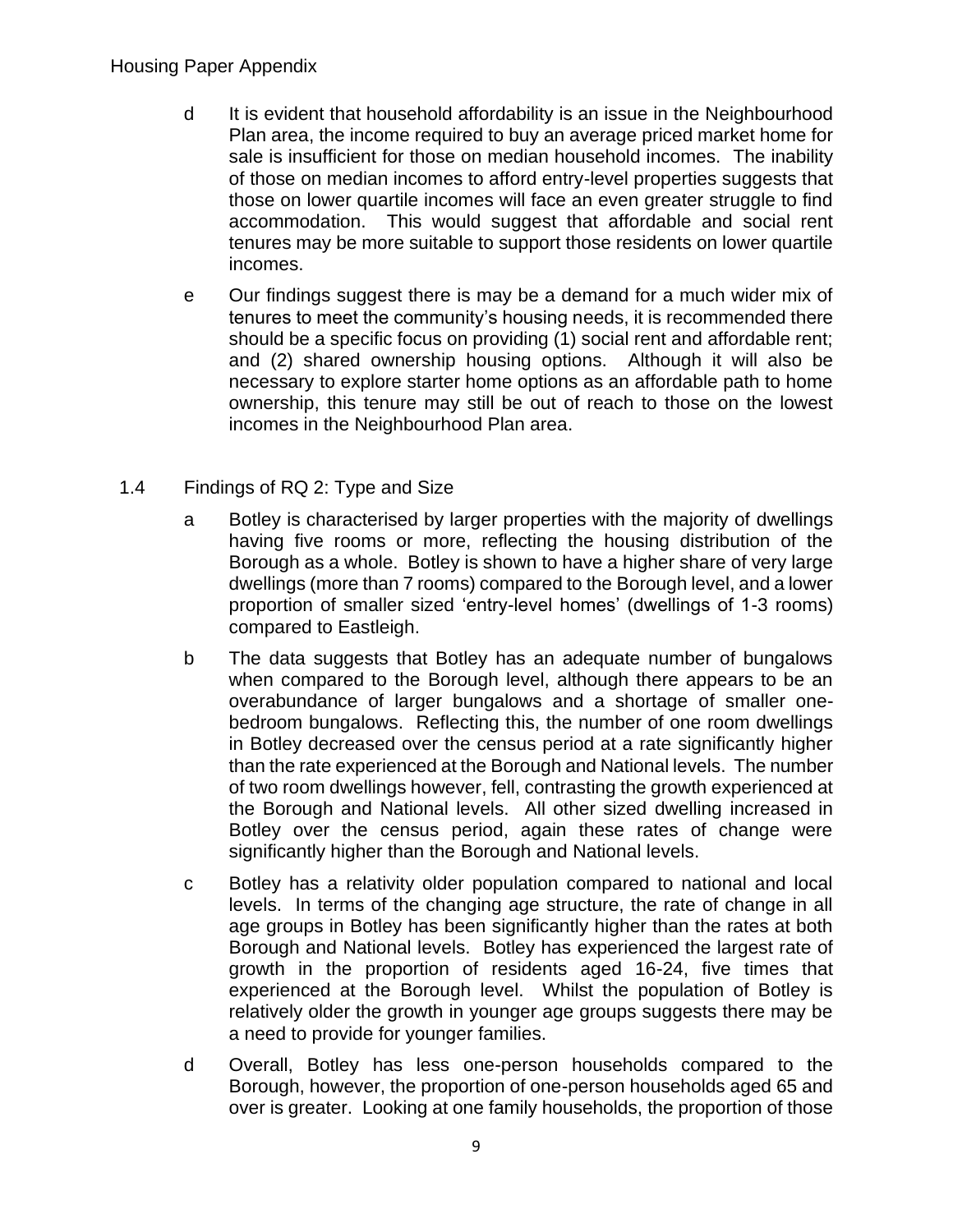aged 65 and over is once again greater in Botley, the proportion of households with no children is also higher. These findings reflect the higher proportion of older people in Botley.

- e Between 2001 and 2011, the number of one person households in Botley increased significantly compared to the Borough level. The proportion of those aged 65 also increased at a greater rate than the Borough level. The number of households with no children more than doubled. That said, the number of households with dependent children also experienced a significant increase, albeit at a lesser rate. This reflects the finding that whilst the population is comparability older there has been a growth in younger age groups.
- f In Botley, one and two bedroom properties are more popular amongst those aged between 16 and 29. Larger properties become more popular for those aged 30 and beyond. The popularity of one and two bedroom properties increases for those aged 55 and over, although there is still a significantly high level occupying larger properties. It's only when we get to the 85 and over age group where the proportion of those living in smaller one and two bedroom properties is greater than those living in larger properties. This may indicate a lack of opportunity and/or reluctance to downsize.
- g To satisfy the requirements of increasingly smaller and older households, but also to enable younger households to remain in the area, it is recommended that around 53% of houses in new developments should be three-bedroom homes, around 14.5% should be two-bedroom homes and around 15.4% should be one-bed homes.
- 1.5 Findings of RQ 3: Specialist Housing
	- a There are 167 existing units of specialist housing for older people in Botley, for a 2011 population of 443 people aged 75. Suggesting the actual rate of provision is approximately 380 dwellings per 1000 population aged 75+.
	- b Housing Learning & Improvement Network calculations suggest an overall total of 106 specialist dwellings for those who require housing with care. By contrast, the tenure led calculations suggest the number of households falling into potential need for specialist accommodation is therefore 296.
	- c Our recommendation would be to treat these targets as a range, with at least 106 specialist dwellings being required to service the needs of elderly people over the Plan period, and the projection of 296 dwellings functioning as an upper, more aspirational target, to be provided if other constraints allow.
	- d As this range relates to the total number of specialist dwellings to be provided by the end of the Plan period, the final step is to ensure both the upper and the lower estimates are net rather than gross figures by deducting the current supply of specialist housing for older people in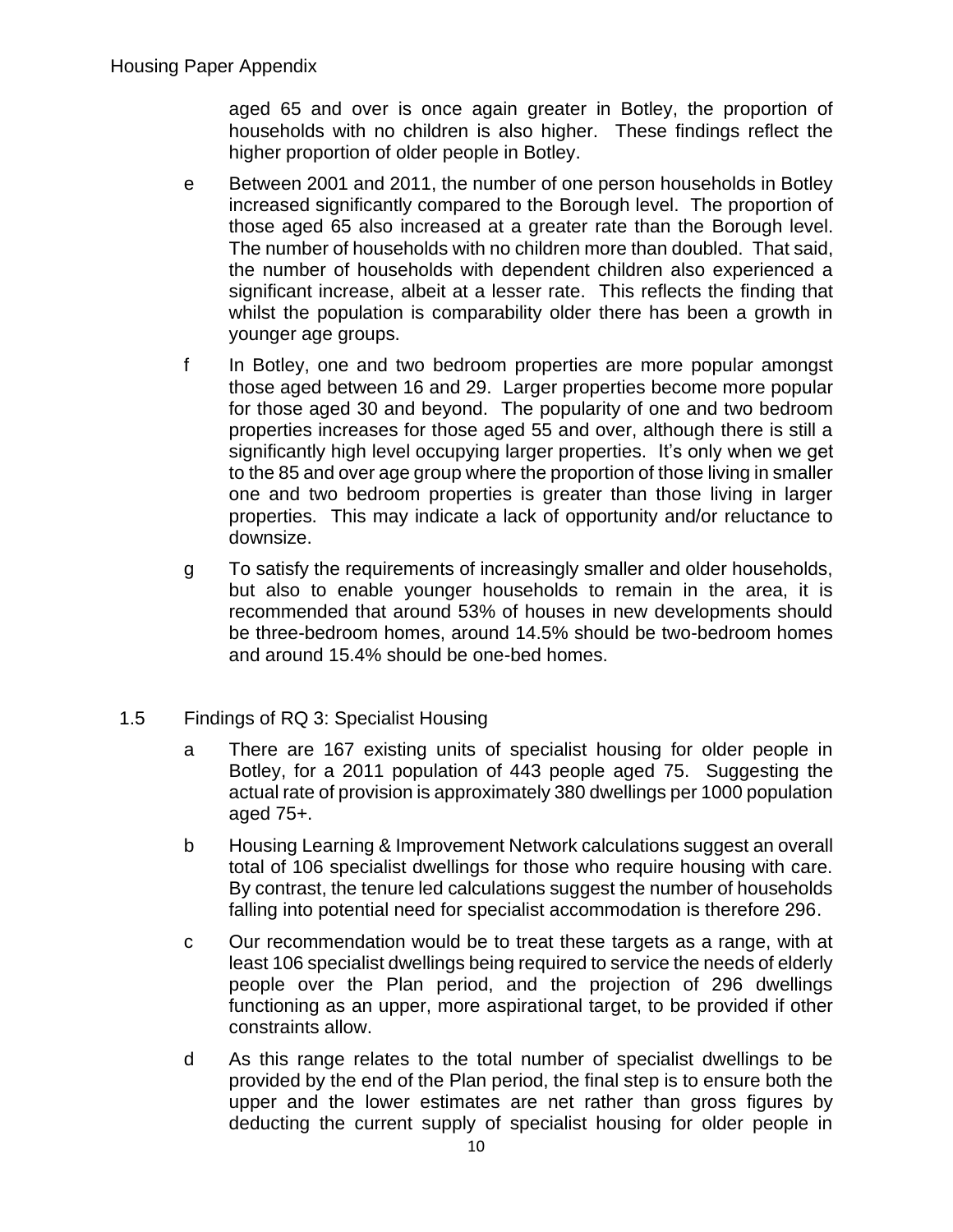Botley and thus to determine a net minimum requirement for provision over the Plan period, broken down by tenure.

- e Referring to the minimum target produced by the Housing Learning & Improvement Network based calculation, this means there are an additional (that is net) 274 specialist units  $(380 - 106)$  that need to be provided over the Plan period.
- f In addition, given that specialist housing for the elderly costs more to build, it is considered that to assume 35% of all specialist housing for the elderly should comprise Affordable Housing tenures is reasonable and realistic, midway between the tenure led and Housing Learning & Improvement Network projections. This midpoint target should be monitored for viability as it is implemented, with neighbourhood planners seeking a higher proportion where appropriate.
- g Wherever specialist housing need is to be accommodated, partnership working with specialist developers is recommended, so as to introduce a greater degree of choice into the housing options for elderly people who wish to leave their family homes in their old age.
- h Every effort should be made to bring forward specialist housing within Botley, but that if suitable sites or developers are not forthcoming, Botley's need could also be addressed through a hub and spoke model. Hedge End is considered to have potential to accommodate the specialist housing need arising from the Neighbourhood Plan area.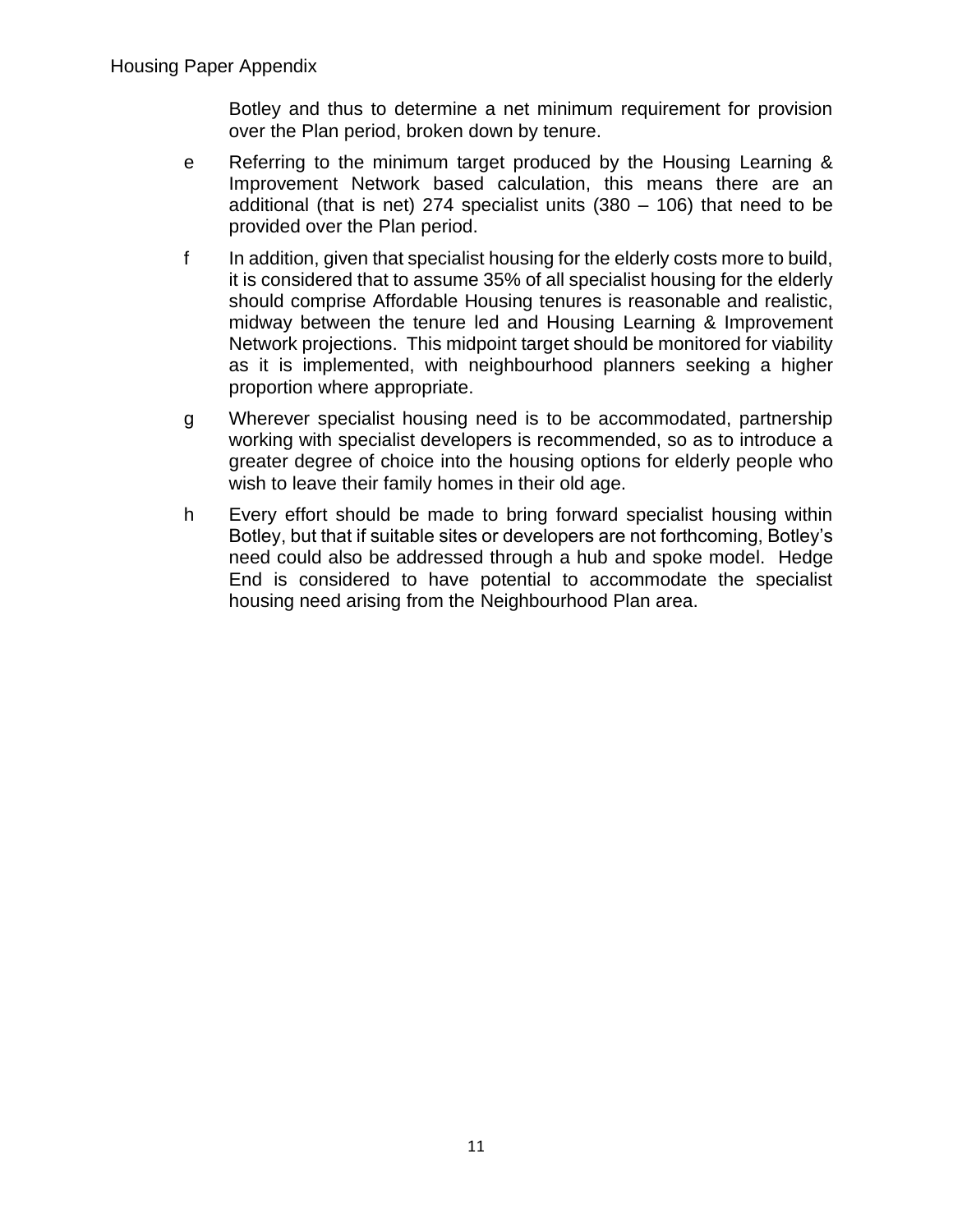# Botley Community & Infrastructure Priorities 2019-2024

| Project        | Location |                                                 | Priority | Funding    |
|----------------|----------|-------------------------------------------------|----------|------------|
|                |          | Proposal                                        |          | required   |
|                |          | Justification/comment                           |          |            |
|                |          |                                                 |          |            |
|                |          | <b>Social &amp; Recreational Projects</b>       |          |            |
|                |          |                                                 |          |            |
| B <sub>1</sub> |          | Botley Market Hall (Listed Building run by a    |          |            |
|                |          | Charitable Trust)                               |          |            |
|                |          | Replacement windows                             | H        | £9000      |
|                |          | Photo-Voltaic panels                            | M        | <b>TBC</b> |
|                |          | feasibility study required                      |          |            |
|                |          | Energy efficient heating                        | M        | <b>TBC</b> |
|                |          | subject to building survey                      |          |            |
|                |          | <b>Clock &amp; Tower renovation</b>             | H        | £24,000    |
|                |          |                                                 |          |            |
| <b>B2</b>      |          | <b>Entrance to Lovers Lane and Four Acres</b>   |          |            |
|                |          | Upgrade entrance area and signage               | M        | £11,300    |
|                |          | Footway improvements                            | M        | £7,000     |
|                |          | Upgrade surface. Popular local walking route    |          |            |
|                |          | which requires public footpath signage.         |          |            |
|                |          | Shared project with Hampshire County            |          |            |
|                |          | Council - rights of way                         |          |            |
|                |          |                                                 |          |            |
| B <sub>3</sub> |          | Kings Copse Avenue corridor and Havendale area  |          |            |
|                |          | <b>Environmental and Community Safety</b>       | M        | £80,000    |
|                |          | improvements. Safer footpath routes (HCC        |          |            |
|                |          | responsibility)                                 |          |            |
|                |          | Scope for improving street scene and            |          |            |
|                |          | ensuring safe routes to school                  |          |            |
|                |          | recommendations are integrated. Botley          |          |            |
|                |          | Parish Council request a reduction in the       |          |            |
|                |          | speed limit for Kings Copse Avenue to 30mph     |          |            |
|                |          |                                                 |          |            |
| B4(A)          |          | Botley Centre - car park                        |          |            |
|                |          | Extend current car park by minimum of 8 spaces, | H        | £40,000    |
|                |          | resurface and mark out bays                     |          |            |
|                |          | Car parking capacity under considerable         |          |            |
|                |          | pressure due to extensive community use.        |          |            |
|                |          | Park & Stride facility                          |          |            |
|                |          |                                                 |          |            |
| B4(B)i         |          | Mortimer Road - car park                        |          |            |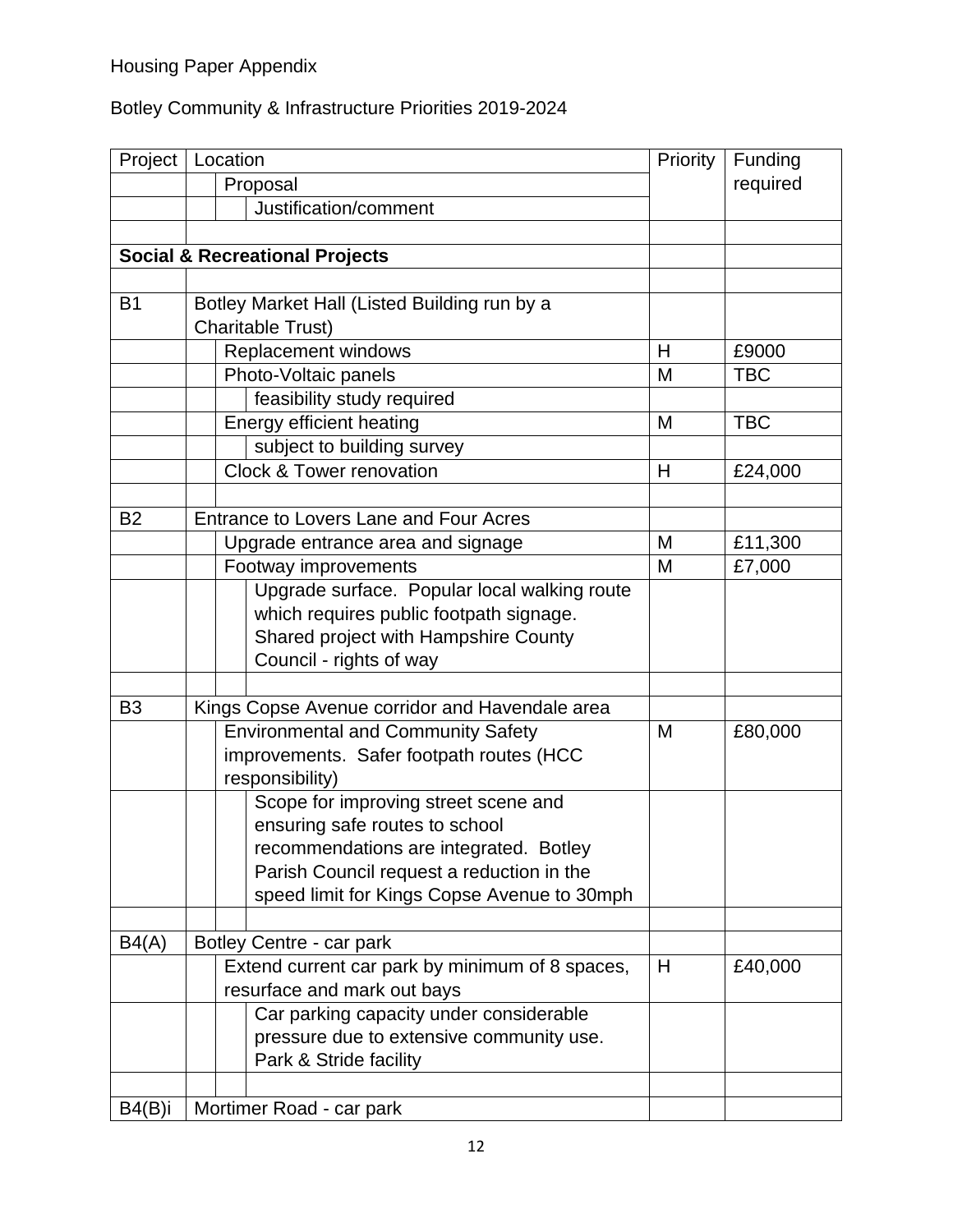|                | Improve aspect to front onto High Street gateway,   | H | £10,000          |
|----------------|-----------------------------------------------------|---|------------------|
|                | improve fencing and landscape scheme. Includes      |   |                  |
|                | dropped curbs                                       |   |                  |
| B4(B)ii        | Mortimer Road - toilet block                        |   |                  |
|                | Demolish and create extra car parking spaces        | M | £65,000          |
|                | Toilet block has been closed for 8/9 years.         |   |                  |
|                | Shortage of car parking in Botley village and       |   |                  |
|                | for Botley Recreation Ground. Extra car             |   |                  |
|                | parking spaces would also be used for Park &        |   |                  |
|                | Stride at Botley Primary School. Include an         |   |                  |
|                | electric car charging point.                        |   |                  |
|                |                                                     |   |                  |
| B <sub>5</sub> | <b>Botley Centre All Weather Pitches</b>            |   |                  |
|                | Surface replacement, anticipated 2020               | M | £50,000          |
|                | Well used recreational asset with proven            |   |                  |
|                | programme of community use. BPC has a               |   | <b>Estimated</b> |
|                | sinking fund from any surplus income.               |   | total cost       |
|                | (money for Botley MUGA resurfacing held by          |   |                  |
|                | BPC already in earmarked reserve £50K)              |   |                  |
|                |                                                     |   |                  |
| B <sub>6</sub> | <b>Sports Pitches</b>                               |   |                  |
|                | Creation of additional junior and/or adult pitches  | M | <b>TBC</b>       |
|                | provision. Drainage improvements                    |   |                  |
|                | EBC Playing Pitch Strategy reveals a small          |   |                  |
|                | deficit in junior playing pitches in Hedge End,     |   |                  |
|                | West End and Botley. Significant constraints        |   |                  |
|                | at Little Hatts. Possibility of a free-standing     |   |                  |
|                | goal unit? (pair of goal posts on site -            |   |                  |
|                | wiremesh kickwall possible option). Grass           |   |                  |
|                | pitches to be provided at Boorley Park              |   |                  |
|                |                                                     |   |                  |
| B7             | Dual use pavilion for cricket and football - Botley |   |                  |
|                | <b>Recreation Ground</b>                            |   |                  |
|                | New pavilion/store/lounge/ kitchen and              | M | £300,000         |
|                | scoreboard.                                         |   |                  |
|                | Replacement pavilion will provide year-round        |   |                  |
|                | benefits. Refer to EBC Playing Pitch Strategy       |   |                  |
|                |                                                     |   |                  |
| B <sub>8</sub> | Botley Square/Village Centre CCTV system            |   |                  |
|                | Current partnership with Co-op and traders for      | L | £15,000          |
|                | local system to monitor square                      |   |                  |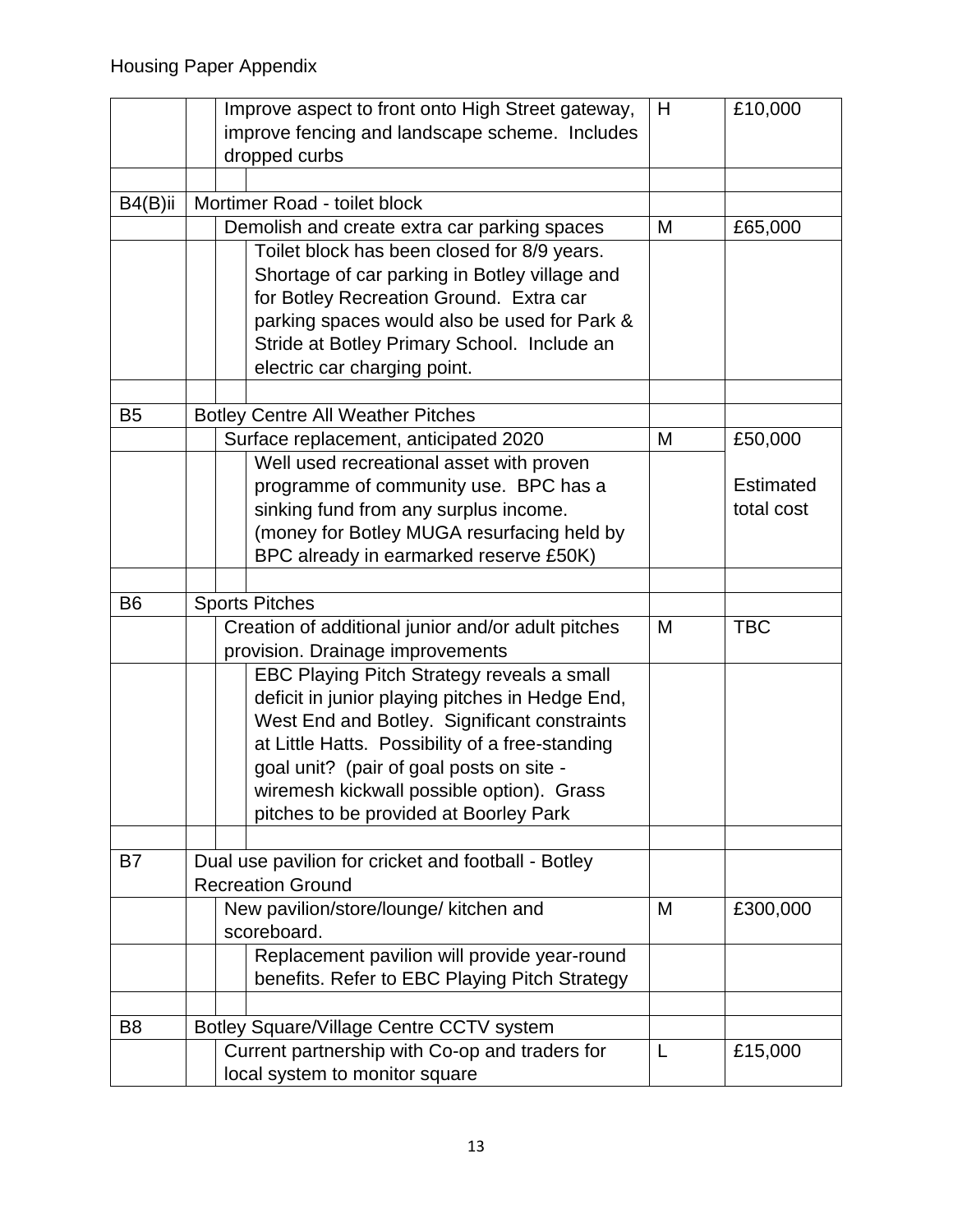|                | Review of crime figures and discussions with        |   | Local       |
|----------------|-----------------------------------------------------|---|-------------|
|                | local Police to take place on an annual basis       |   | system      |
|                | to justify system upgrade and/or extension          |   | renewal     |
|                |                                                     |   |             |
| B <sub>9</sub> | Improve informal Youth Provision                    |   |             |
|                | Youth shelters, designation of areas for young      |   | £32,000     |
|                | people to meet                                      |   |             |
|                | Enhanced skateboarding, cycling, informal           | H | £100,000    |
|                | recreation provision                                |   |             |
|                | Address residential and Parish concerns on          |   |             |
|                | diverting youths from nuisance/vandalism.           |   |             |
|                | Specific project under consideration is the         |   |             |
|                | upgrade of the small skate ramp at the              |   |             |
|                | Recreation Ground; built in 2004. (suggest          |   |             |
|                | replacement of Chill Outs)                          |   |             |
|                |                                                     |   |             |
| <b>B10</b>     | Restrict access to open spaces/recreation           |   |             |
|                | ground/Pudbrook                                     |   |             |
|                | Review and implement measures to prevent            | H | £50,000     |
|                | travellers / joy riding vehicles. (High quality     |   |             |
|                | measures could include heritage style bollards,     |   |             |
|                | shin rails and public seating)                      |   |             |
|                | Police advise ongoing threat of travellers and      |   |             |
|                | joy riding throughout southern parishes. Sites      |   |             |
|                | include Botley Centre Recreation Ground,            |   |             |
|                | Nurseland, Little Hatts, Pudbrook and Cheping       |   |             |
|                | Gardens                                             |   |             |
|                |                                                     |   |             |
| <b>B11</b>     | <b>Botley Village Centre</b>                        |   |             |
|                | Maintain attractiveness of Village centre           | M | £450,000    |
|                | specifically with an upgrade of the street scene in |   |             |
|                | <b>Botley Square</b>                                |   | Estimate of |
|                | Environmental improvements to reduce fear and       |   | total cost. |
|                | threat of crime. Measures to reduce air pollution   |   | Individual  |
|                | at street level                                     |   | projects to |
|                | The draft Conservation Area Appraisal states        |   | be costed   |
|                | that Botley Square requires                         |   | as funding  |
|                | refurbishment/upgrade of street furniture and       |   | becomes     |
|                | signage. Important visitor and shopping             |   | available   |
|                | environment. The Square to be reviewed              |   |             |
|                | regarding priority areas for refurbishment          |   |             |
|                | including damaged footpaths and paviours.           |   |             |
|                | Local Plan identifies this area as a local centre   |   |             |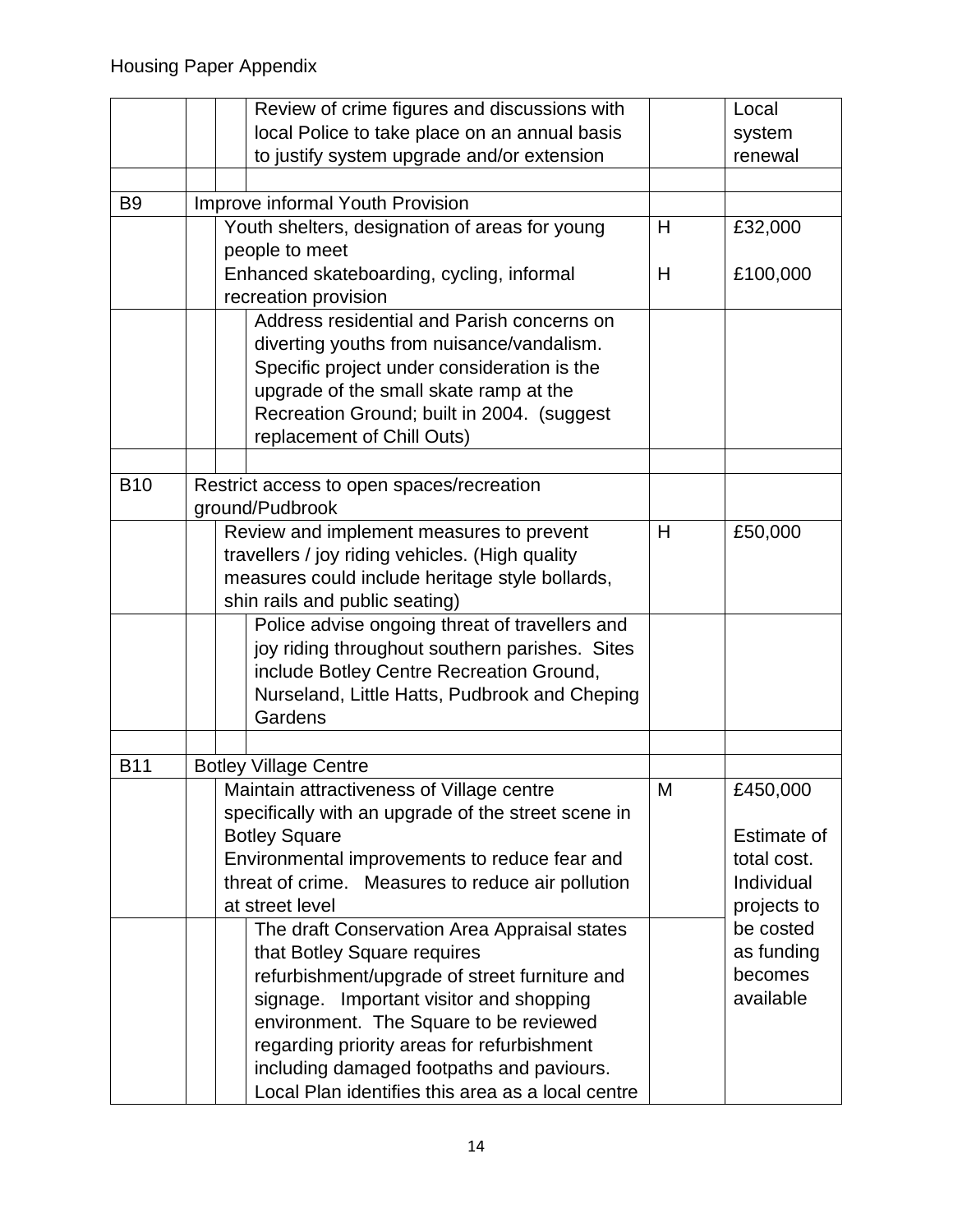|                   |                                                                         | and Botley Bypass project will influence              |              |         |
|-------------------|-------------------------------------------------------------------------|-------------------------------------------------------|--------------|---------|
|                   |                                                                         | proposals                                             |              |         |
|                   |                                                                         |                                                       |              |         |
| <b>B12</b>        |                                                                         | Rolling programme for local public halls, shops, Mill |              |         |
|                   |                                                                         | and amenities                                         |              |         |
|                   |                                                                         | Enhance accessibility to public lands, community      | H            | £45,000 |
|                   |                                                                         | facilities to comply with best practice.              |              |         |
|                   |                                                                         | A local priority for both HEWEB and Parish            |              |         |
|                   |                                                                         | Council. The designated Botley conservation           |              |         |
|                   |                                                                         | area demands sensitive upgrades in                    |              |         |
|                   |                                                                         | accessibility to shops and public building            |              |         |
|                   |                                                                         |                                                       |              |         |
| <b>B13</b>        |                                                                         | Mortimer Road/High Street corner                      |              |         |
|                   |                                                                         | Enhanced landscape scheme in consultation with        | M            | £16,000 |
|                   |                                                                         | residents, for example heritage style railings,       |              |         |
|                   |                                                                         | shrub beds, boxed hedging                             |              |         |
|                   |                                                                         | Improved visual amenity to achieve excellent          |              |         |
|                   |                                                                         | standard as per opposite corner                       |              |         |
|                   |                                                                         |                                                       |              |         |
| <b>Open Space</b> |                                                                         |                                                       |              |         |
|                   |                                                                         |                                                       |              |         |
| <b>B14</b>        | Pudbrook open space with potential Western link to<br><b>Brook Lane</b> |                                                       |              |         |
|                   |                                                                         |                                                       |              |         |
|                   |                                                                         | Develop footpath routes up to Lovers Lane.            | H            | £20,000 |
|                   |                                                                         | Land devolved to Botley PC Spring 2011                |              |         |
|                   |                                                                         | Interpretive panels/new signage/kissing gates and     | H            | £18,000 |
|                   |                                                                         | new footpath required due to erosion by nearby        |              |         |
|                   |                                                                         | stream                                                |              |         |
|                   |                                                                         | Enlarged pond                                         | Η            | £3,500  |
|                   |                                                                         | Link to Brook Lane and secure open space.             | $\mathsf{H}$ | £12,000 |
| <b>B15</b>        |                                                                         | Holmesland area and Maffey Court                      |              |         |
|                   |                                                                         | Improve and fence open space areas                    | H            | £12,000 |
|                   |                                                                         | Reduce nuisance/increase child safety                 |              |         |
|                   |                                                                         |                                                       |              |         |
| <b>B16</b>        |                                                                         | <b>Botley Recreation Ground</b>                       |              |         |
|                   |                                                                         | Informal wooden play trail                            | M            | £9,000  |
|                   |                                                                         | Fully refurbish play area 2027                        | M            | £60,000 |
|                   |                                                                         | Support to Parish Council to maintain 'Green          |              |         |
|                   |                                                                         | Flag' status. Signage, seating, bins and              |              |         |
|                   |                                                                         | amenity provision required on a rolling basis         |              |         |
| <b>B17</b>        |                                                                         | Ferndale, Marls Road, Crusader Road and               |              |         |
|                   |                                                                         | <b>Havendale Open Spaces</b>                          |              |         |
|                   |                                                                         |                                                       |              |         |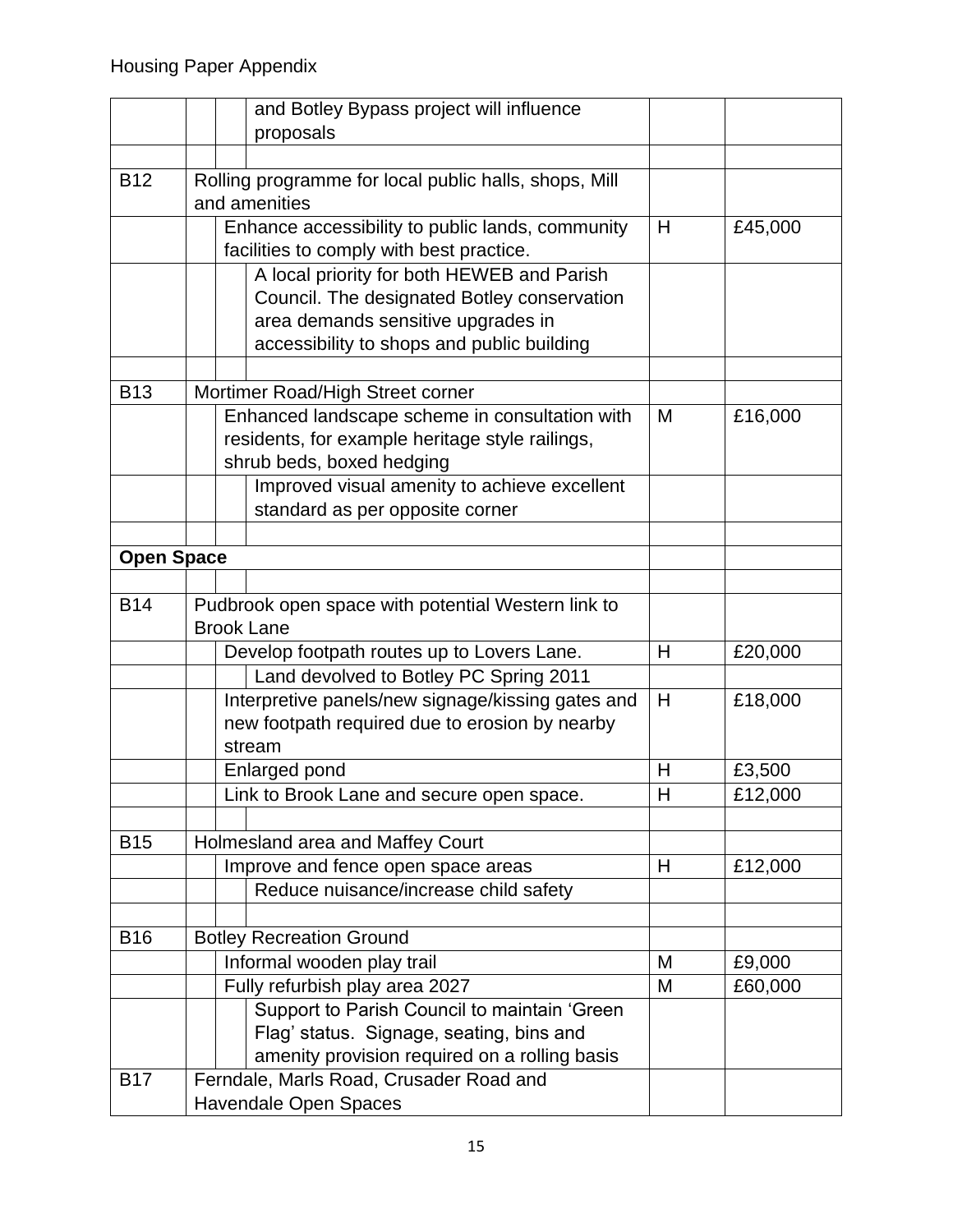|            | Improve land scaping and upgrade key routes to              | M | £40,000   |
|------------|-------------------------------------------------------------|---|-----------|
|            | school with planting and seating                            |   |           |
|            | £10,000 per site                                            |   |           |
|            |                                                             |   |           |
| <b>B18</b> | <b>Holmesland Open Spaces</b>                               |   |           |
|            | Improve landscaping, upgrade key routes,                    | M | £18,000   |
|            | improve fencing and /pathways                               |   |           |
|            |                                                             |   |           |
| <b>B19</b> | <b>Little Hatts Recreation Ground</b>                       |   |           |
|            | Upgrade youth zone/football unit with new youth<br>shelter. | H | £31,000   |
|            | Renew play area and picnic area with seating and            | H | £75,000   |
|            | signage.                                                    |   |           |
|            | Footpath extensions with bridge and kissing gates           | H | £40,000   |
|            | to River Hamble Country Park.                               |   |           |
|            | Freehold transferred in 2011. Owned and                     |   |           |
|            | managed by Botley PC. Scope for further                     |   |           |
|            | enhancement / Green Flag status by                          |   |           |
|            | expanding wildflower areas/walks and                        |   |           |
|            | signage. Refer footpaths extensions bridging                |   |           |
|            | to River Hamble Country Park and existing                   |   |           |
|            | bridleway network to Local Plan. (NB No                     |   |           |
|            | public footpaths to/from Little Hatts - HCC)                |   |           |
|            |                                                             |   |           |
| <b>B20</b> | Ravenscroft Way                                             |   |           |
|            | <b>Public seating</b>                                       | M | £1,000    |
|            | Local request and supported by the Parish<br>Council        |   |           |
|            |                                                             |   |           |
| <b>B21</b> | Parish noticeboards                                         |   |           |
|            | Upgrade and increase supply                                 | M | £600      |
|            | Mainly for the Village centre but also within the           |   |           |
|            | new Boorley Park development                                |   | per board |
|            |                                                             |   |           |
| <b>B22</b> | Allotment sites in Botley                                   |   |           |
|            | Allotments oversubscribed infrastructure to                 | M | £80,000   |
|            | include irrigation, paths and fence and community           |   | plus land |
|            | hut/WC. (Bull Close extension not possible)                 |   |           |
|            | Improve security - replace boundary fencing and             | M | £15,000   |
|            | gates and locks at Bull Close.                              |   |           |
|            | Excellent partnership forged between Botley                 |   |           |
|            | Parish Council and Allotment Association.                   |   |           |
|            | Local Plan                                                  |   |           |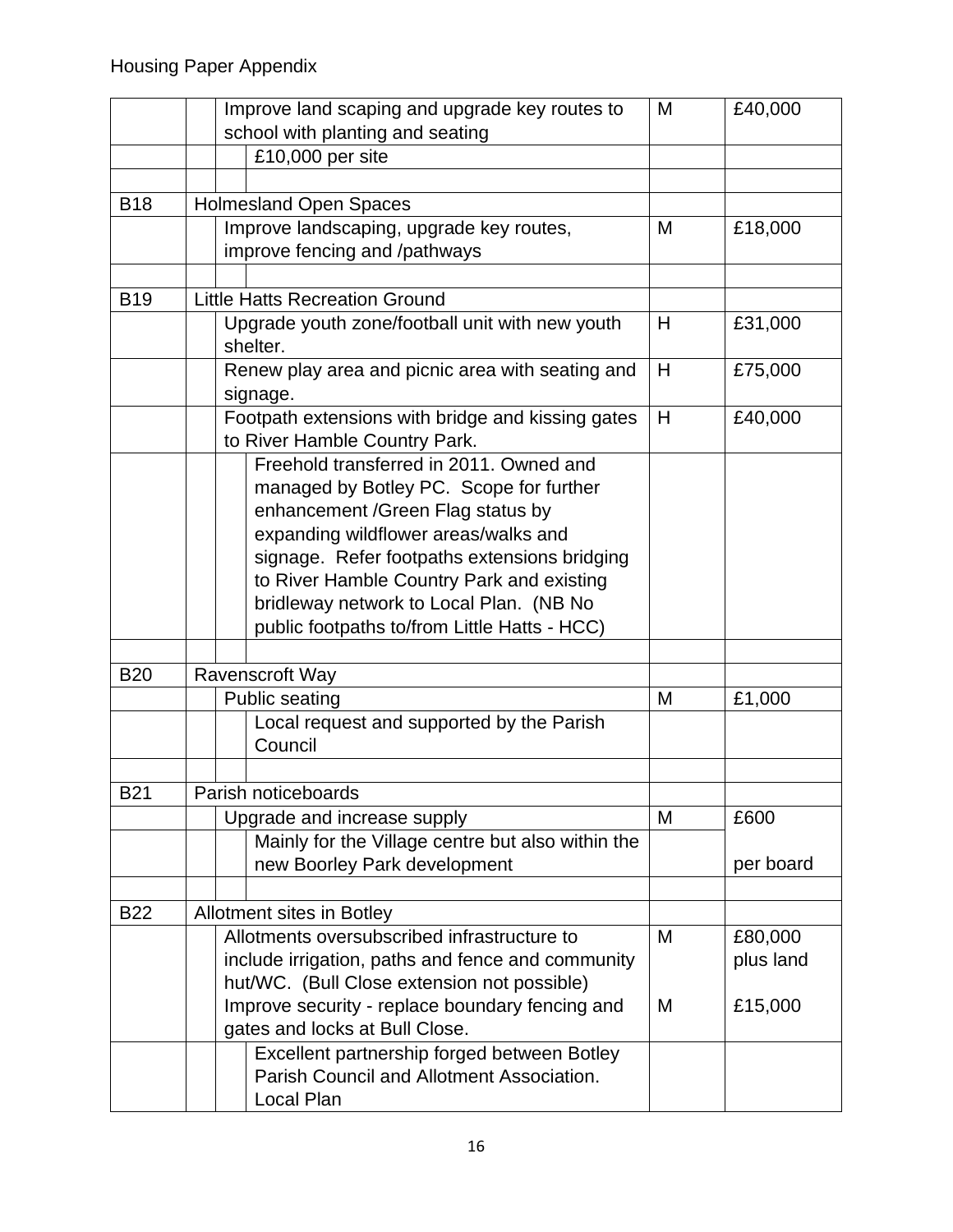| <b>B23</b> | Cemetery                                           |     |             |
|------------|----------------------------------------------------|-----|-------------|
|            | Cemetery extension required. Capacity circa 180    | H   | To be       |
|            | + cremation plots to be clarified reflecting       |     | costed      |
|            | population growth                                  |     |             |
|            | Estimated capacity for 100 years. No burial        |     |             |
|            | space available since 2010. To include             |     |             |
|            | additional space for cremation plots. Explore      |     |             |
|            | further opportunities for green burials. Local     |     |             |
|            | Plan or dependent on development                   |     |             |
|            |                                                    |     |             |
| <b>B24</b> | Boorley Park Section 106 projects                  |     |             |
|            | Community Centre, Sports Pavilion, MUGA,           | H   | As per      |
|            | Allotments, Play Area, Open Space and Pitches      |     | agreement   |
|            | Part of S106 Agreement. Reserved matters           |     |             |
|            | agreed for the Pavilion and pitches. Funding       |     |             |
|            | of fixtures and fittings to be determined.         |     |             |
|            | Fitting out and enhancement projects               |     |             |
|            |                                                    |     |             |
| <b>B25</b> | <b>Botley Mills</b>                                |     |             |
|            | Support preservation and exploit potential of the  |     | To be       |
|            | Mills as an employment and trading hub with a      | H/M | costed      |
|            | pedestrian link to Village centre                  |     |             |
|            | Botley Mills has the potential to make a           |     | Commercial  |
|            | significant contribution to the social and         |     | partnership |
|            | economic vitality of Botley. Preservation of       |     | essential   |
|            | the Mills will contribute towards both             |     |             |
|            | employment and environmental                       |     |             |
|            | enhancements                                       |     |             |
|            |                                                    |     |             |
| <b>B26</b> | Development north of Winchester Street             |     |             |
|            | a) off-site transport proposals                    | H   | To be       |
|            | b) Open Space & Play Areas                         |     | costed      |
|            | c) Allotments.                                     |     |             |
|            | d) Pedestrian & cycle links                        |     |             |
|            | e) Employment uses on site                         |     |             |
|            | f) Green infrastructure                            |     |             |
|            | g) Botley to Bishops Waltham Bridleway Trail       |     |             |
|            | HCC land ownership. Section 106 under              |     |             |
|            | negotiation                                        |     |             |
| <b>B27</b> | Car parking around the Square                      |     |             |
|            | Conduct a feasibility study into the future design | H   | To be       |
|            | of car parking provision in the Square             |     | costed      |
|            |                                                    |     |             |